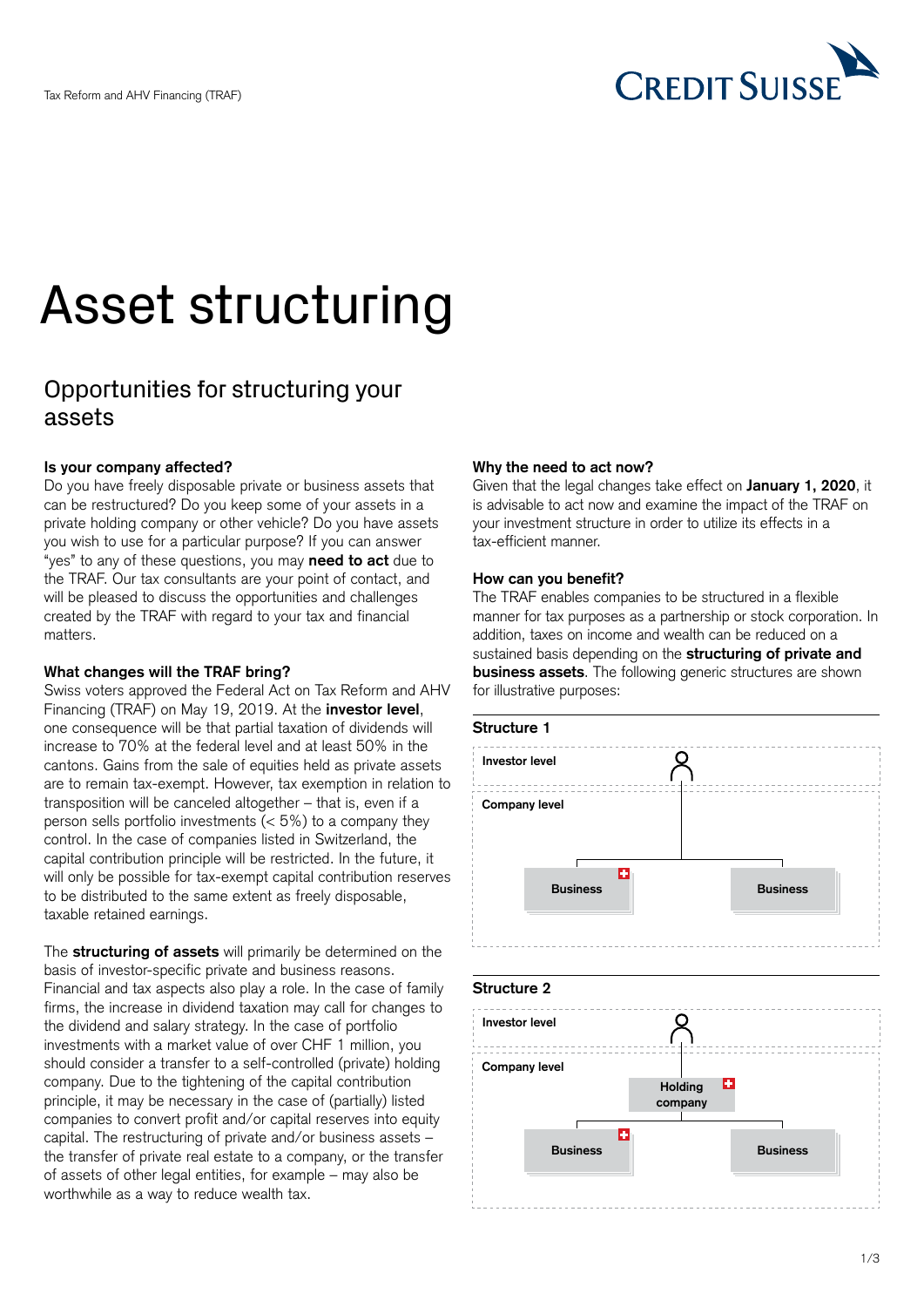

The structuring of private and business assets enables an investor's private, family, and business needs to be addressed in a systematic, tax-efficient manner.

# **Potential benefits**

- The structuring of private/business assets can be used to influence the timing of taxation, break the tax progression, and reduce income taxes.
- Due to the scope for asset allocation, either to private or business assets, or to your occupational pension pot, the level of taxable assets can be reduced.
- Fiscally (non-)transparent vehicles can be used to (partially) decouple civil and tax law from one another to address the investor's specific needs.
- <sup>ȩ</sup> The tax-efficient structuring of equity and debt capital as part of the chosen private and business asset structure can be used to improve credit ratings and interest conditions.

## **Influencing factors**

- <sup>ȩ</sup> Nature and scope of private and business assets fiscal flexibility when allocating
- <sup>ȩ</sup> Structuring of private and business assets free versus tied assets
- Financing of private and business assets equity versus debt financing
- Interests of family members in Switzerland and abroad impact on succession planning

#### **Next steps**

- <sup>ȩ</sup> Determine level of tied and free private and business assets.
- <sup>ȩ</sup> Evaluate restructuring options for private and business assets.
- Calculate tax consequences of structuring options and carry out a cost-benefit analysis.
- <sup>ȩ</sup> Prepare implementation plan and timetable.
- <sup>ȩ</sup> Meet with tax authorities and obtain any tax pre-assessments.

#### **How can we help?**

Our tax consultants will analyze whether your costs and tax burden can be reduced through a restructuring of your private and/or business assets.

#### **What next?**

Let us know if you are interested in an initial analysis. We will be pleased to send you a **list of the information required,** and to meet with you to discuss **some initial solutions.** 

#### **Contact us**

We will be happy to arrange a personal consultation. Please contact your advisor to schedule a personal consultation together with one of our tax consultants.